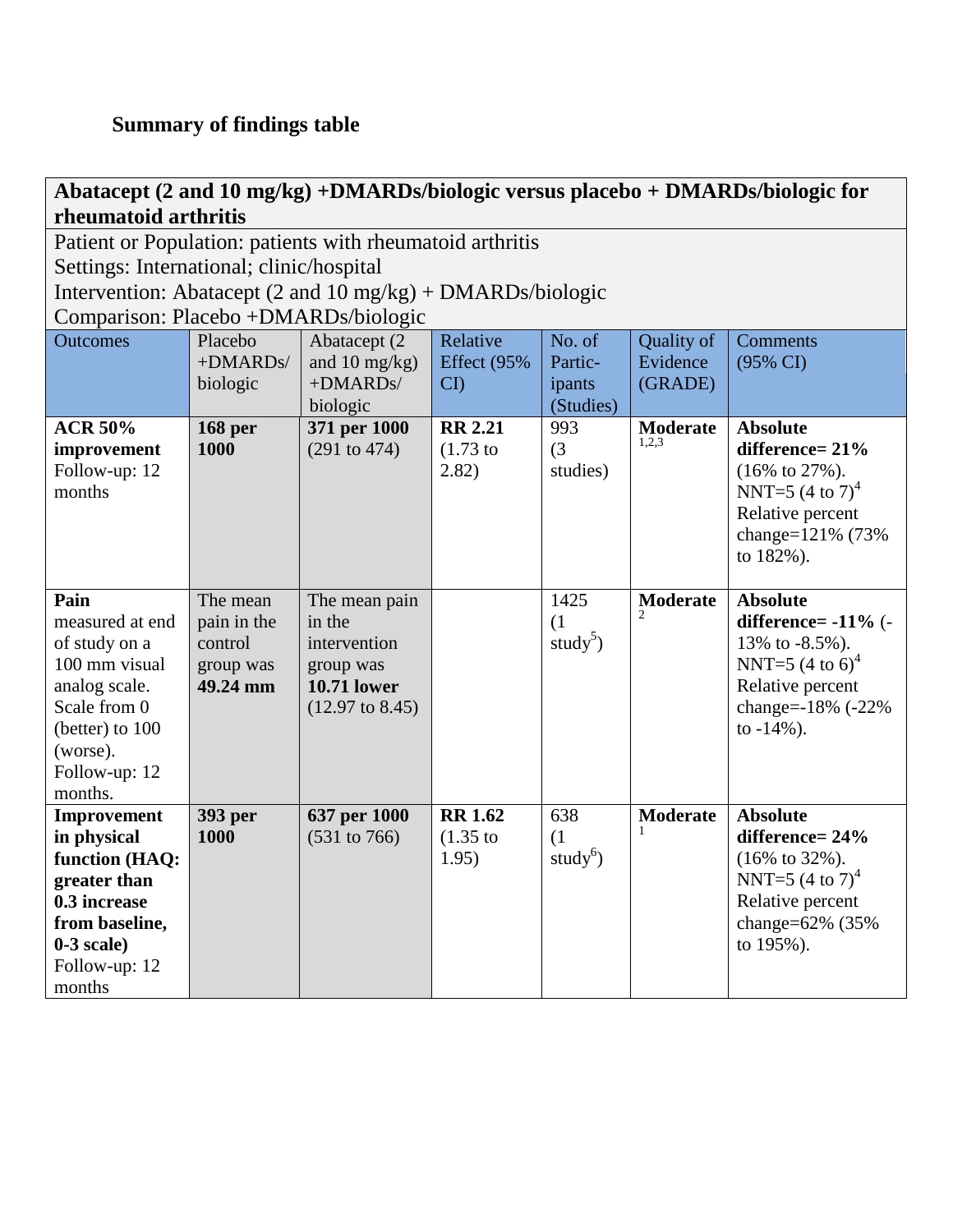| <b>Achievement</b>                                                                             | 98 per 1000    | 424 per 1000            | <b>RR 4.33</b> | 683                    | <b>Moderate</b> | <b>Absolute</b>              |  |  |
|------------------------------------------------------------------------------------------------|----------------|-------------------------|----------------|------------------------|-----------------|------------------------------|--|--|
| of low disease                                                                                 |                | $(278 \text{ to } 646)$ | $(2.84)$ to    | (1)                    |                 | difference= $33%$            |  |  |
| activity state                                                                                 |                |                         | 6.59)          | study <sup>6</sup> )   |                 | $(26\% \text{ to } 39\%).$   |  |  |
| (DAS 28 less                                                                                   |                |                         |                |                        |                 | NNT=4 $(3 \text{ to } 5)^4$  |  |  |
| than 3.2, scale                                                                                |                |                         |                |                        |                 | Relative percent             |  |  |
| $0-10)$                                                                                        |                |                         |                |                        |                 | change= $333%$               |  |  |
| Follow-up: 12                                                                                  |                |                         |                |                        |                 | $(184\% \text{ to } 559\%).$ |  |  |
| months                                                                                         |                |                         |                |                        |                 |                              |  |  |
| <b>Total serious</b>                                                                           | <b>121 per</b> | 127 per 1000            | <b>RR 1.05</b> | 3151                   | <b>Moderate</b> | <b>Absolute</b>              |  |  |
| adverse events                                                                                 | 1000           | $(105 \text{ to } 155)$ | $(0.87)$ to    | (6)                    | 1,2,3,7         | difference= $1\%$            |  |  |
| Follow-up: 6 to                                                                                |                |                         | 1.28)          | studies)               |                 | $(-2\% \text{ to } 3\%).$    |  |  |
| 12 months                                                                                      |                |                         |                |                        |                 | $NNT=n/a^4$                  |  |  |
|                                                                                                |                |                         |                |                        |                 | Relative percent             |  |  |
|                                                                                                |                |                         |                |                        |                 | change= $5\%$ (-14% to       |  |  |
|                                                                                                |                |                         |                |                        |                 | 29%).                        |  |  |
| Long-term                                                                                      | See            | See comment             | <b>Not</b>     | 950                    | $Low^8$         | Number of patients           |  |  |
| serious adverse                                                                                | comment        |                         | estimable      | (2)                    |                 | with SAE: Genovese           |  |  |
| events                                                                                         |                |                         |                | studies <sup>9</sup> ) |                 | 2005: 103/357; 23.4          |  |  |
| Follow-up: 2                                                                                   |                |                         |                |                        |                 | SAE/100 patient-             |  |  |
| years                                                                                          |                |                         |                |                        |                 | years; 70%                   |  |  |
|                                                                                                |                |                         |                |                        |                 | completed the LTE.           |  |  |
|                                                                                                |                |                         |                |                        |                 | Kremer 2006:                 |  |  |
|                                                                                                |                |                         |                |                        |                 | 149/593; 16.3                |  |  |
|                                                                                                |                |                         |                |                        |                 | SAE/100 patient-             |  |  |
|                                                                                                |                |                         |                |                        |                 | years; 90.5%                 |  |  |
|                                                                                                |                |                         |                |                        |                 | completed the LTE            |  |  |
| CI: Confidence interval; RR: Risk ratio; NNT=number needed to treat; SAE=serious adverse event |                |                         |                |                        |                 |                              |  |  |

GRADE Working Group grades of evidence

**High quality**: Further research is very unlikely to change our confidence in the estimate of effect.

**Moderate quality**: Further research is likely to have an important impact on our confidence in the estimate of effect and may change the estimate.

**Low quality**: Further research is very likely to have an important impact on our confidence in the estimate of effect and is likely to change the estimate.

**Very low quality**: We are very uncertain about the estimate.

## *Footnotes*

 $1$  Kremer 2006: Intention to treat analysis not performed. 9 patients in abatacept group and 5 in placebo group excluded from analysis.

<sup>2</sup> Weinblatt 2006: 15 people randomized were not treated and not included in analysis

<sup>3</sup> Kremer 2003: Risk of attrition bias - less than 80% completion rate in treatment group at 12 months

 $4$  NOTE: Number needed to treat (NNT)=n/a when result is not statistically significant. NNT for dichotomous outcomes calculated using Cates NNT calculator

(http://www.nntonline.net/visualrx/). NNT for continuous outcomes calculated using Wells Calculator (CMSG editorial office).